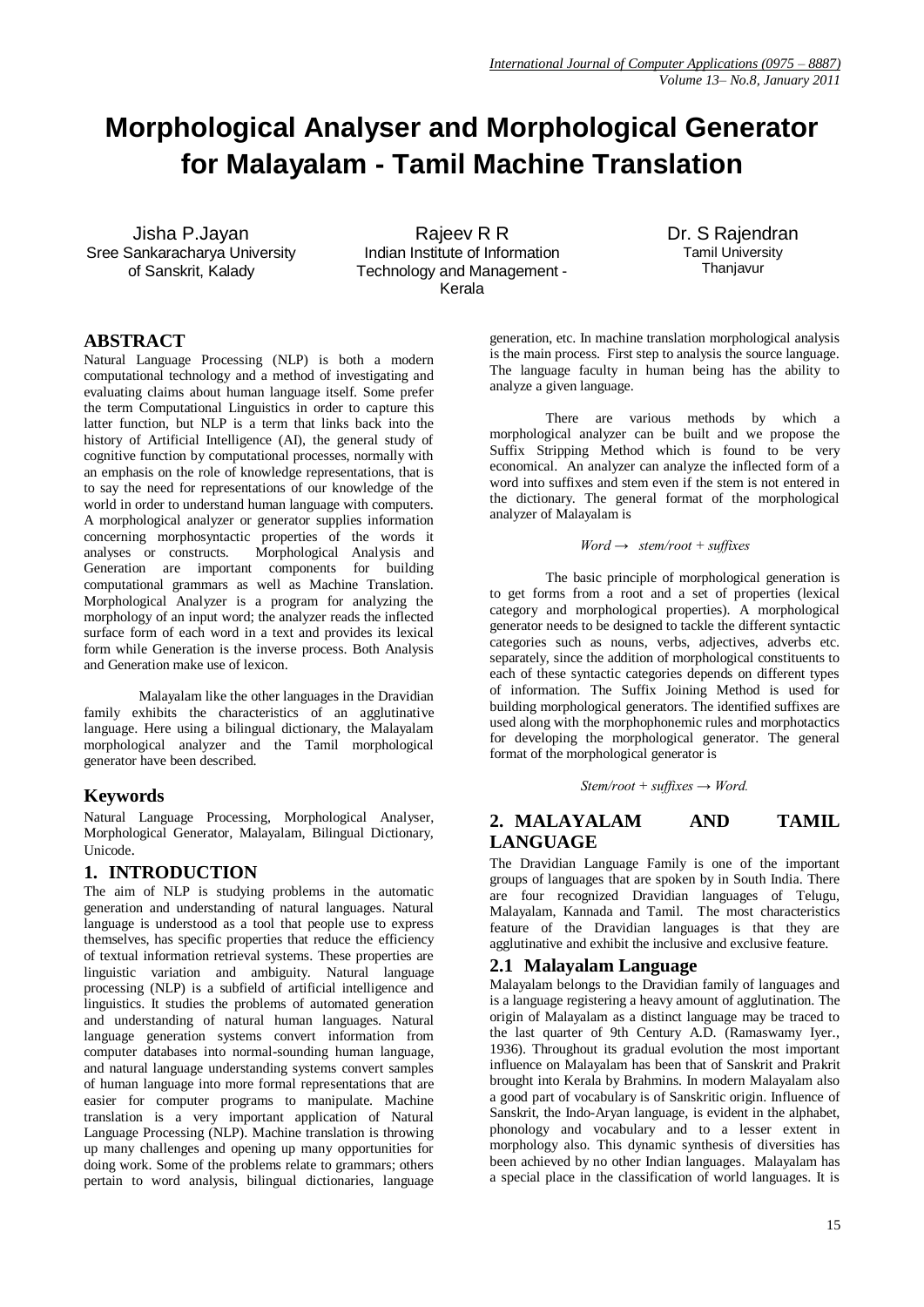from Tamil that Malayalam was born. There are different spoken forms in Malayalam even though the literary dialect through out Kerala is almost uniform. Malayalam has its own distinct script, a syllabic alphabet consisting of independent consonant and vowel graphemes plus diacritics.

#### **2.2 Tamil Language**

Tamil is the most highly cultivated of the Dravidian tongues, spoken by about fifteen million people in South-East India and Sri Lanka. The origins of Tamil, like the other Dravidian languages but unlike most of the other established literary languages of India, are independent of Sanskrit. The language has a rich and varied vocabulary. It is extraordinary in its subtlety and sense of logic, and the refinements of its grammar are most precise for expressing nuances of thought and meaning. It is remarkably rich in honorific, a characteristic of a decadent rather than a primitive culture.

#### **3. MORPHOLOGICAL ANALYSER**

Morphological analysis is the segmentation of words into their component morphemes and (usually) the assignment of grammatical information to grammatical categories and the assignment of the lexical information to a particular lexeme or lemma. Morphological analysis consists of the identification of parts of the words, or more technically, constituents of the words. The design and implementation of morphological analyzer and generator for Malayalam is a promising research for various applications in NLP. Malayalam language is a inflectionally rich in morphology [1], by adding suffixes with the root / stem word.Different methods have been evolved for the implementation of a morph analyzer. Some of the methods used for the analysis of agglutinative languages are Hankamer's Keci [2][Turkish], PC\_Kimmo[2] [Finnish], Ample [4] [Quechua]. PC\_Kimmo and Ample adopted the root driven approach in the analysis. In root driven method, root/stem is identified at first and the affixes are passed. In affix Stripping method the process takes place in the reverse direction [5]. The affixes are identified first and the remaining part is assumed as the stem or root.

Suffix Stripping [6] which is a method used for analysis makes use of a stem dictionary (for identifying a valid stem), a suffix dictionary containing all possible suffixes that nouns/verbs in the language can have (to identify a valid suffix), morphotactic rules and morphophonemic rules or sandhi rules. This method is economical. Even if the item does not exist in the dictionary, the analyzer can identify the suffixes and stem. Once the suffixes are identified, removing the suffixes and applying proper sandhi rules can obtain the stem. Suffix stripping algorithms do not rely on a lookup tables; instead, rules are stored to find the root/stem.

In highly agglutinative languages such as Malayalam, a word is formed by adding suffixes to the root or stem. Absolutely no prefixes and circumfixes are there in Malayalam. But morphologically highly complex words exist in such languages, which are formed by continuously adding suffixes to the stem. Suffix Stripping method make use of this property of the language, i.e., having complex suffixes attached to the stem. Once the suffix is identified, the stem of the whole word can be obtained by removing the suffix and applying proper sandhi rules.

Malayalam has a tendency to join two words, this is one of the major issue faced. How ever for morphological analysis we need the word split into two. A separate sandhi splitter is necessary to split the combined word in to two. At present there is no sandhi splitter programme. A sandhi splitter demands a morphological analyzer and a morphological analyzer demands a sandhi splitter. There is a dead lock between the two. Availability of morphological paradigms and calcification is another major issue in developing Malayalam Morphological Analyzer. Morphology plays an important role in the overall structure of language. Even most of the syntactic information is embedded as morphological structures. This causes the analysis of word forms of Malayalam to cross the limits of morphology and it reaches to syntactic and semantic level. The written language has its own grammar, which usually differs from the spoken language. Many usages have creped into the written language which violates that grammar. There are many variant spellings for the same word. Some of the spellings reflect dialectal variation; the others however are there simply because of lack of standard conventions.

 As Malayalam is morphologically rich and agglutinative with complex structures and there are so many morphophonemic changes in the word formation process that the Root driven and Brute force methods are not sufficient to analyzer/generate words and their forms.

### **4. BILINGUAL DICTIONARY**

Bilingual dictionary is a crucial part not only for machine translation [7], but also for other natural language processing applications such as cross-language information retrieval [8]. Creating a bilingual dictionary in the form of lexemes or words is a difficult task as it covers more than one area of meaning, but these multiple meanings don't correspond to a single word in the target language.

Basically machine translation systems are linked to electronic dictionaries. The content of the dictionaries must be adequate in both quantity and quality: that is, the vocabulary coverage must be extensive and appropriately selected [9], and the translation equivalents carefully chosen [10], if target language output is to be satisfactory or indeed even possible. The size and quality of dictionary limits the scope and coverage of a system, and the quality of translation that can be expected [11]. The dictionary entries are based on dictionary entries for lexical stems of specified category, strictly monolingual analysis and generation dictionaries, and transfer dictionaries based on language-pair-specific information.

#### **5. MORPHOLOGICAL GENERATION**

The aim in morphological generation is to produce the inflected form of a word according to the features and values in the Feature Structure. It is also necessary to reuse the linguistic resources created for analysis purpose. From practical point of view, morphological generation is the inverse process of analysis, namely the process of converting the internal representation of a word to its surface form. The same rule definitions can be used to generate the desired word form as used for analysis. The only difference will be the direction of execution order of the elements in the rule definition. For example:

Root: MOUSE

category (PartOfSpeech): Noun Number: Plural

Stem: MOVE

category (PartOfSpeech): Verb Tense: Past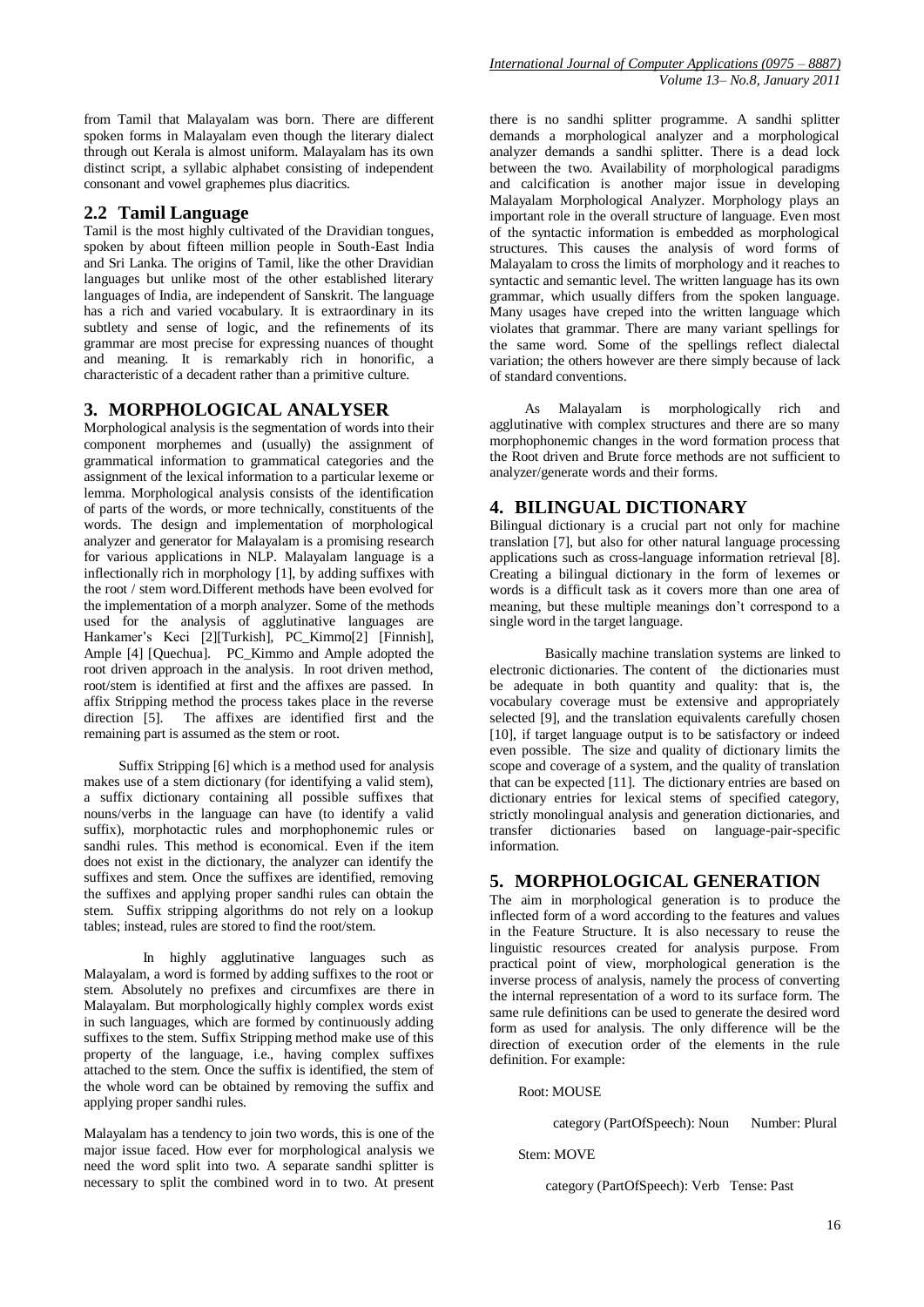The morphological generation mainly deals with the concatenation of corresponding suffixes with the root word to form a word of specific grammatical category. The input of the morphological generator would be the root word which then inflects this word to the morphology of the respective

language and gives as the output the target forms of the word. The Morphological structure of Tamil verb is quite complex since it caters to person, gender, and number markings and also combines with auxiliaries that indicate aspect, mood etc While morphologically generating the verb, the gender, number and person of the subject is necessary in order to select the appropriate suffix catering to the selected tense. So while going from Malayalam to Tamil, there are about eleven different forms for a single stem in Tamil



#### **Malayalam Input Tamil Output**

#### **Fig 1: Block Diagram of Malayalam – Tamil Word Translation**

# **6. IMPLEMENTATION**

The bilingual dictionary for Malayalam and Tamil consist of the root/ stem of the words with its grammatical category. The suffix stripping method has been used for developing the morphological analyser and for developing the morphological generator, the suffix joinning method has been used. The program has been done using the PERL script. The input given to the analyser and the output obtained from the generator are in Unicode notation.

#### **6.1 Algorithm**

Step 1: Get the word to be analyzed.

Step 2: Check whether the entered word is found in the Root Dictionary.

Step 3: If the word is found in the dictionary, stop;

Else

Step 4: Separate any suffix from the right hand side

Step 5: If any suffix is present in the word, then check the availability of the suffix in the dictionary.

Then

Step 6: Remove the suffix present, then re-initialize the word without identified suffix ,

Go to Step 2.

Step 7: Repeat this process until the Dictionary finds the root/stem word.

Step 8: Store the Malayalam root/stem word in a variable and then get the corresponding Tamil word from the bilingual dictionary

Step 9: Check what all grammatical features does the Malayalam word have given and then generate the corresponding features for the Tamil word

Step 10: Exit.

#### **6.2 Result:**

The entered word is  $\alpha_{\text{10}}$  (varuM)

[Stem] വര് (var)

 $[Future Tense]$   $\odot$  ( uM )

Tamil Equivalent for the Given Malayalam Word is : **QIIT** 

vaa )

The Generated Tamil Words are Following

வருவோம் (varuvoom)

வருவாய் ( $varu$ aruvaay)

வருவீர் ( $varu vir$ )

வருவீர்கள் ( $varu$ irkaL)

வருவான் (varuvaan)